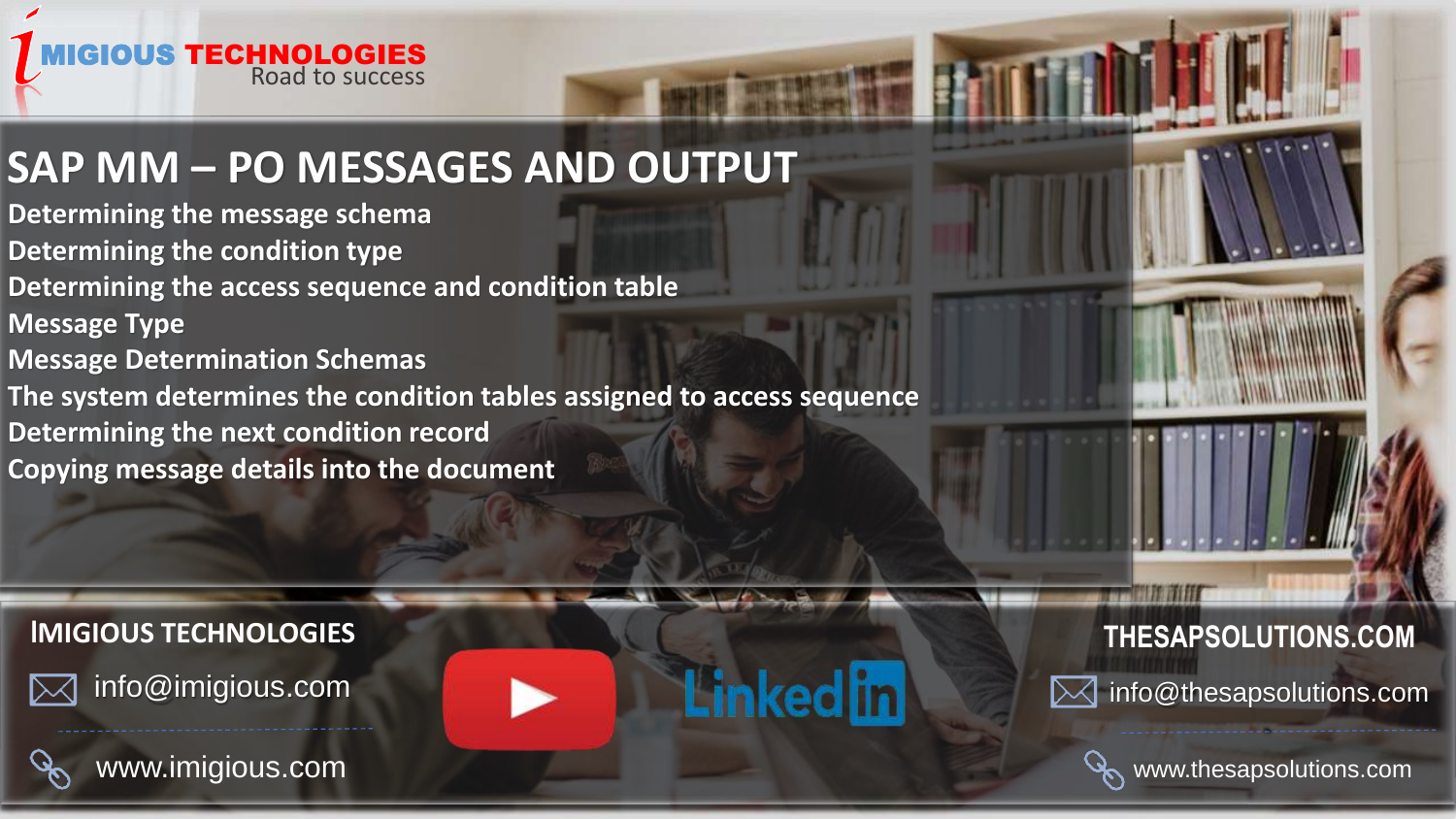**Messages and Output -** External purchasing documents generate outputs—in other words, messages. These messages contain information sent to a supplier using a variety of media such as mail, EDI, fax, or email. The variety of media will depend on each supplier; some may prefer faxes whereas others may prefer email, and so on. While generating output for a supplier, the user may not remember the type of media acceptable for the supplier. For this reason, the SAP system provides the message determination functionality where you'll define the output media for each supplier. The system then automatically proposes the appropriate output media during document creation

For example, let's say your company wants the system to output messages when purchasing documents such as POs, contracts, and so on are created or changed. For each purchasing transaction, you can define whether the system should use message determination. When not using message determination, the system will generate an output according to SAP-defined messages, such as message NEU for POs. However, you can change their proposed parameters in the individual documents. For messages that need to be printed out, the system must determine the printer

**How Message Determination Works -** Let's look at how the system determines messages through an example. Let's say a PO is created with supplier ABC, purchasing organization 1000, and purchasing document type NB. Let's see how the message is determined for this PO:

1. **Determining the message schema -** The system determines the schema from the document category. In this example the document category is PO, and the schema is **RMBEF1**. For each document category, the schema is defined in the system in Customizing (IMG). 2. **Determining the condition type -** The schema consists of various condition types listed in a sequence. In this example, condition type NEU has been determined

3. **Determining the access sequence and condition table-** The system determines the access sequence (0001) assigned to the condition type (NEU).

4 . **The system determines the condition tables assigned to access sequence 0001.-** A *condition table* consists of condition records in a sequence that defines priorities. In our example, the system first determines condition table 27 and searches for a valid condition record in this table. Because the system doesn't find the condition record, it moves to the next condition table, which is condition table 25.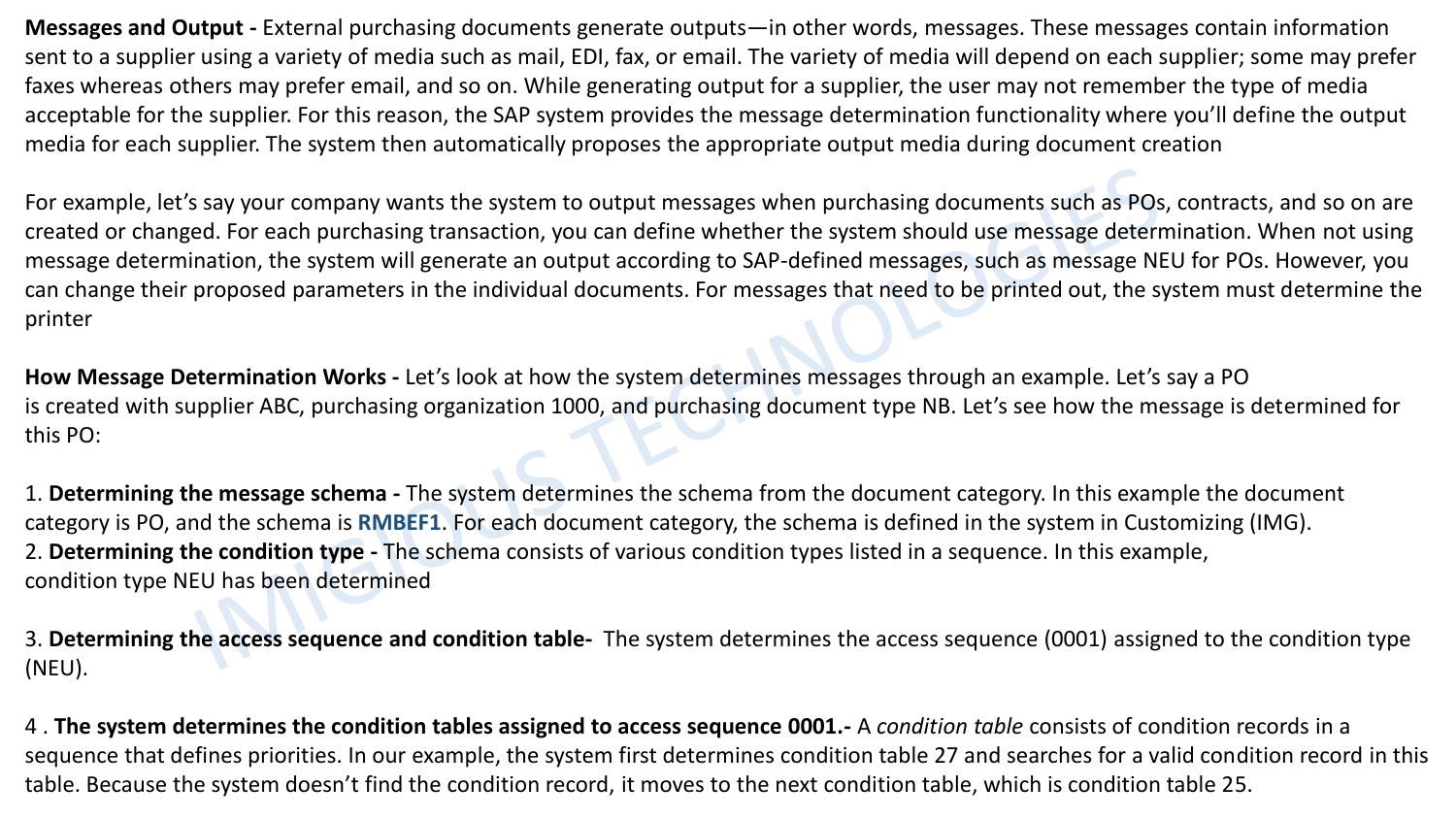5. **Determining the next condition record -** Condition table 25 consists of condition records for the combination of document type, purchase organization, and supplier. In this example, the system determines the condition record for document type NB, purchase organization 1000, and supplier ABC. The condition record consists of medium, partner function, and partner. Medium 1 (printout) is used in this example. The partner is blank in the condition record; therefore, the output partner will be the PO supplier.

**6. Copying message details into the document -** The system copies all of the details, such as the medium, the partner, and the printer, into the document. If **required**, you can change the print parameters for specific documents.

#### **Configuration Steps –**

**Note 0000000000-** You can use the same configuration steps for all other external purchasing documents such as scheduling agreements, RFQs, and quantity or value contracts.

- **1. Define the condition table -** In a condition table,
- 2. you'll define the combination of fields for which message records
- 3. should be created. To define new condition tables or to check existing
- 4. condition tables, follow the menu path **Materials Management - Purchasing** -
- **5. Messages Output Control** -**Condition Table - Define Condition Table for**
- **6. Purchase Order**.

You can define a new table by copying an existing condition table. For example, condition table 025 has three fields assigned to it,

#### **Purchasing Doc. Type, Purch. Organization**, and **Vendor**.

A condition record is maintained for the combination of these selected fields.

| Technical view Other description | Field attributes                                                 |
|----------------------------------|------------------------------------------------------------------|
| Table                            | p25 D urchasing Output Determination: Doc. Type/Purch.Org/Vendor |
| Selected fields                  | FieldCatlg                                                       |
| Long Key Word                    | Long Key Word                                                    |
| Purchasing Doc. Type             | Company Code                                                     |
| Purch. organization              | <b>INTCOM</b>                                                    |
| Vendor                           | Label type                                                       |
|                                  | Material                                                         |
|                                  | <b>Ordering Address</b>                                          |
|                                  | Plant                                                            |
|                                  | Purch. organization                                              |
|                                  | Purchasing Doc. Type                                             |
|                                  | Purchasing Group                                                 |
|                                  | <b>Supplying Plant</b>                                           |
|                                  | Vendor                                                           |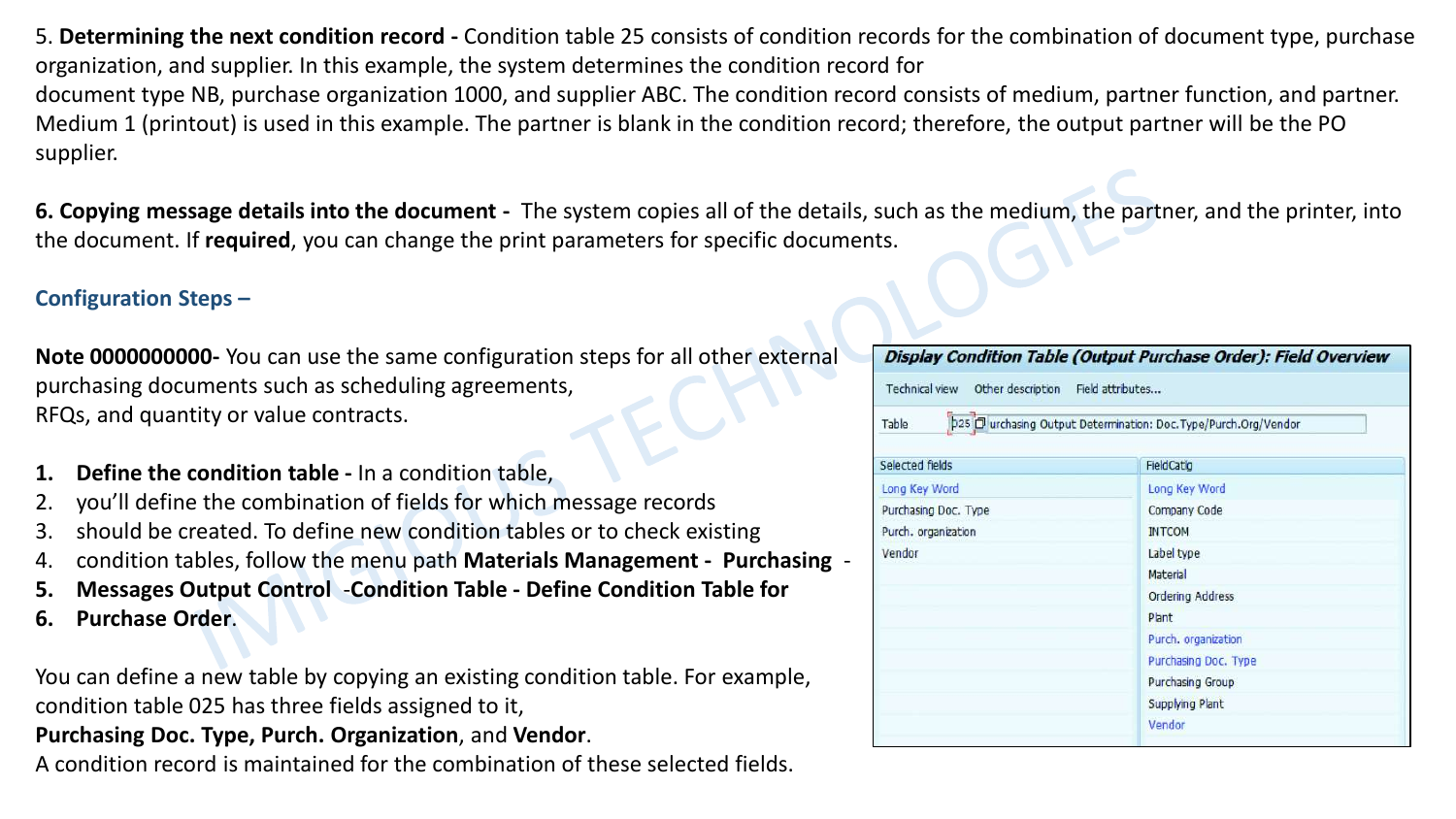Note- The condition tables included in a standard SAP system shouldn't be changed. To make changes, you should create new condition tables by copying a similar, existing condition table and then making the necessary changes. New condition tables can be created with table numbers ranging from 501 to 999.

2. **Define the access sequence -** the SAP system searches for valid message records. We recommend using the access sequence provided by the SAP system. To define the access sequence, follow the menu path **Materials Management Purchasing - Messages Output Control - Access Sequence- Define Access Sequence for Purchase Order**.

You can define an access sequence by clicking on the **New Entries** button or by copying an SAP-provided access sequence

| <b>Change View "Access Sequences": Overview</b>        |                          |                         |             |     |
|--------------------------------------------------------|--------------------------|-------------------------|-------------|-----|
| New Entries <b>自己</b> 公民民民<br>$\mathscr{D}$            |                          |                         |             |     |
| <b>Dialog Structure</b><br>▼ <b>C</b> Access Sequences |                          |                         | Utilities   |     |
| $\bullet$ $\Box$ Accesses<br>$\cdot$ $\Box$ Fields     | Overview Access Sequence |                         |             |     |
|                                                        | Access Seq Description   |                         | Description | ÖI. |
|                                                        | 0001                     | DocType/PurchOrg/Vendor |             | ٠   |
|                                                        | 0002                     | Label Type (Cat. 01)    |             |     |
|                                                        |                          |                         |             |     |

To make changes to an access sequence provided by the SAP system, select the sequence and double-click on **Accesses** on the left tree menu. Now, you'll define the access sequence number, table number, and **Exclusive** indicator, as shown in

| <b>Change View "Accesses": Overview</b>                                  |     |                          |                                                             |                              |
|--------------------------------------------------------------------------|-----|--------------------------|-------------------------------------------------------------|------------------------------|
| ジア<br>New Entries 中日の風風風                                                 |     |                          |                                                             |                              |
| <b>Dialog Structure</b><br>$\blacktriangleright$ $\Box$ Access Sequences |     | <b>Access Sequence</b>   | 0001 DocType/PurchOrg/Vendor                                |                              |
| $\blacktriangleright$ $\bigcirc$ Accesses<br>$\cdot$ $\Box$ Fields       |     | <b>Overview Accesses</b> |                                                             |                              |
|                                                                          | No. | Table                    | Description                                                 | <b>Requirement Exclusive</b> |
|                                                                          | 5   | 027                      | Purchasing Output Determination: Purch. Org./Vendor for EDI |                              |
|                                                                          | 11  | 025                      | Purchasing Output Determination: Doc. Type/Purch.Org/Vendor | $\overline{\mathbf{v}}$      |
|                                                                          | 20  | 026                      | Purchasing Output Determination: Document Type              |                              |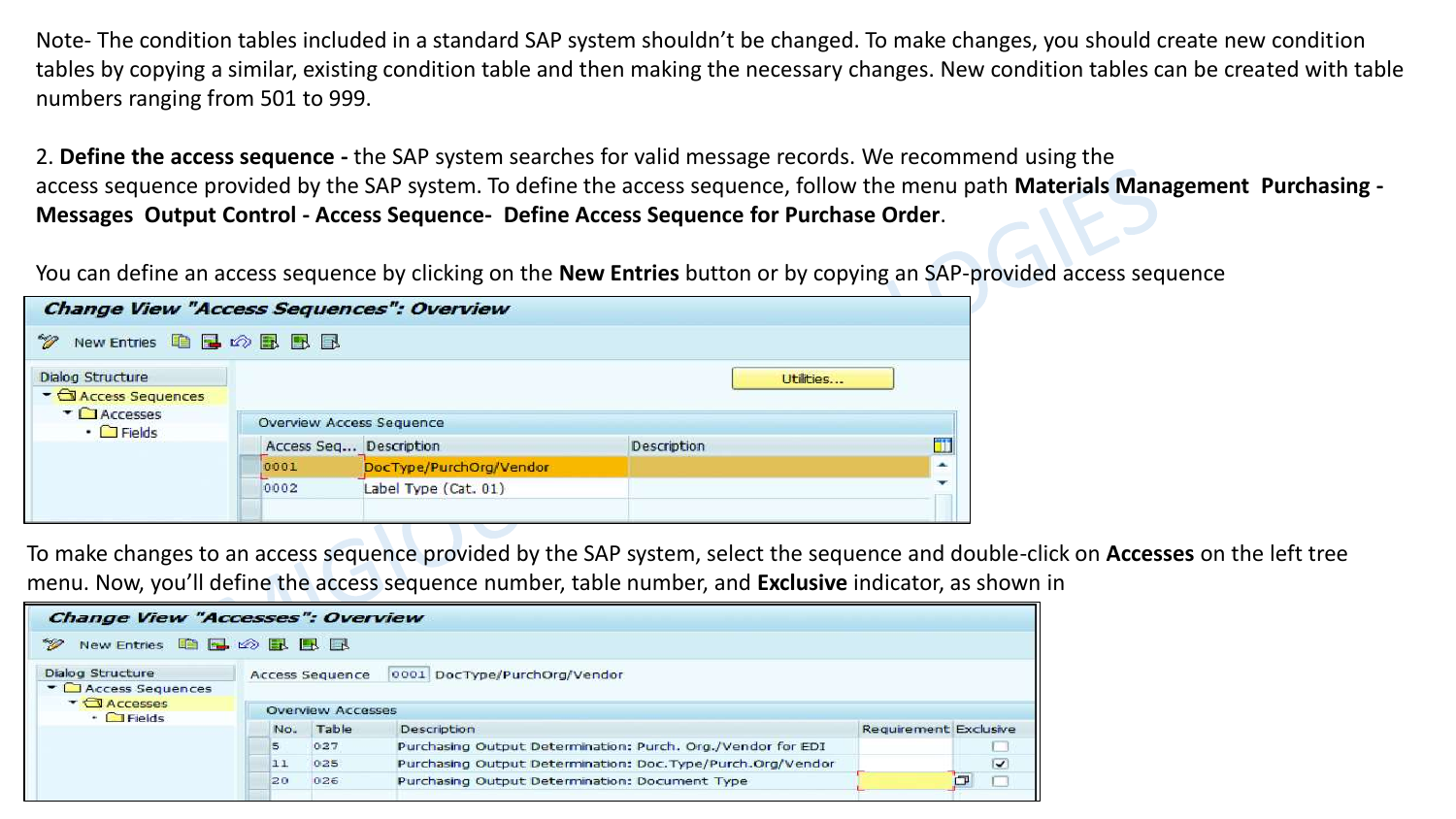#### **Define the message type**

IMIC

In this step, you'll define the message types relevant to a PO. To define a message type, follow the menu path **Materials Management** -**Purchasing Messages - Output Control Message Types- Define Message Types for Purchase Order**. Define a message type by clicking on the **New Entries**  button or by copying a standard message type provided by the SAP system,

| Dialog Structure                                                       | Purchase Order                                      |                                               |  |  |  |  |  |  |  |
|------------------------------------------------------------------------|-----------------------------------------------------|-----------------------------------------------|--|--|--|--|--|--|--|
| Output Types                                                           | Purchase order<br>NEU<br>Output Type                |                                               |  |  |  |  |  |  |  |
| • I Mail title and texts<br>• O Processing Routines<br>• Partner roles | General data<br>Default values<br>Time              | Storage system<br>Print<br>Mail<br>Sort order |  |  |  |  |  |  |  |
|                                                                        | 0001<br>Access sequence                             | DocType/PurchOrg/Vendor                       |  |  |  |  |  |  |  |
|                                                                        | Access to conditions<br>⊽                           |                                               |  |  |  |  |  |  |  |
|                                                                        | CannotBeChanged                                     |                                               |  |  |  |  |  |  |  |
|                                                                        | Multiple issuing<br>$\overline{\blacktriangledown}$ |                                               |  |  |  |  |  |  |  |
|                                                                        | Partner-indep.output                                |                                               |  |  |  |  |  |  |  |
|                                                                        | do not write processing log                         |                                               |  |  |  |  |  |  |  |
|                                                                        | Change output                                       |                                               |  |  |  |  |  |  |  |
|                                                                        | Program                                             | FMO6AEND                                      |  |  |  |  |  |  |  |
|                                                                        | <b>FORM</b> routine                                 | CHANGE FLAG                                   |  |  |  |  |  |  |  |
|                                                                        | Replacement of text symbols                         |                                               |  |  |  |  |  |  |  |
|                                                                        | Program                                             |                                               |  |  |  |  |  |  |  |
|                                                                        | <b>FORM</b> routine                                 |                                               |  |  |  |  |  |  |  |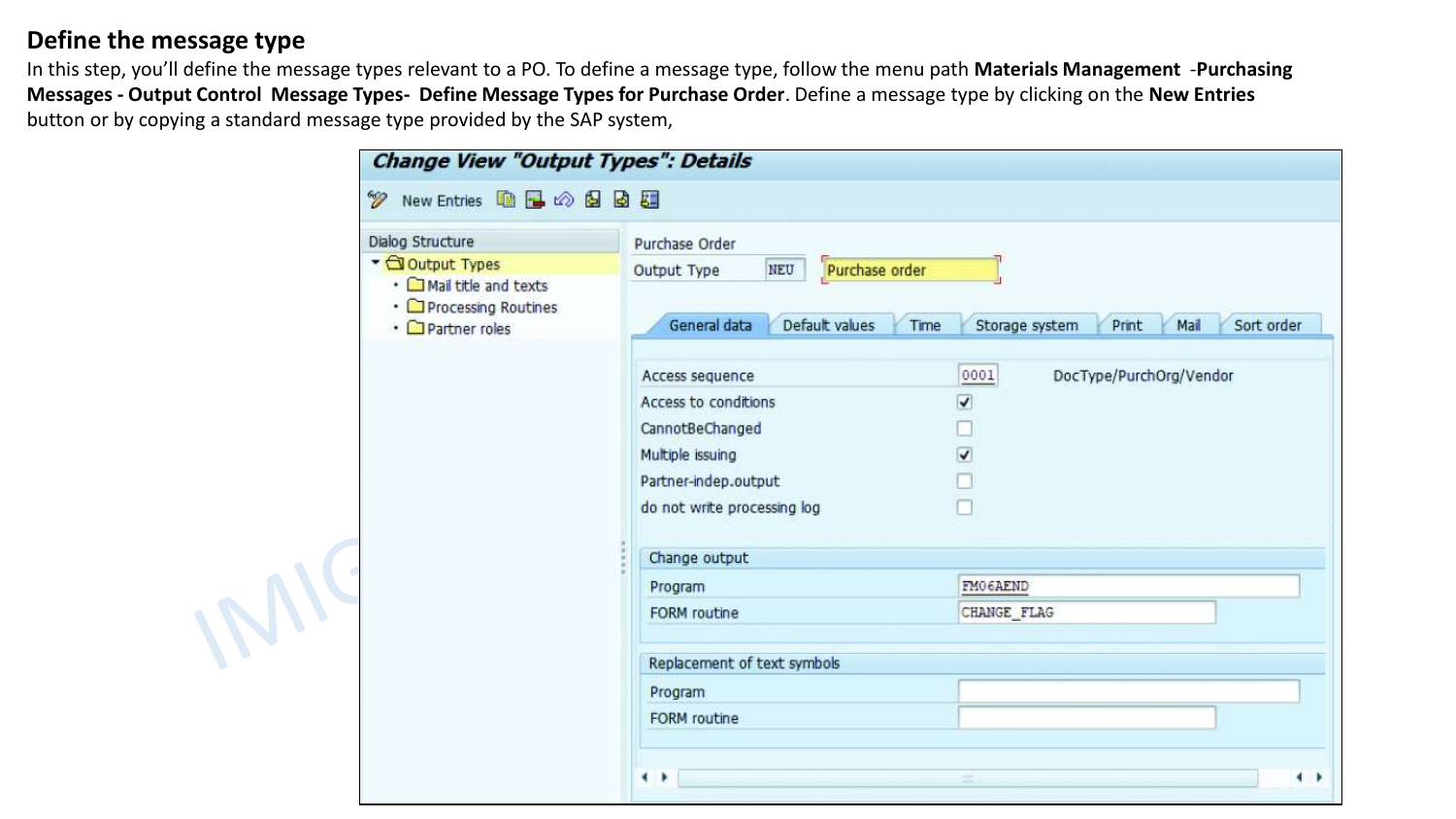An access sequence is assigned to a message type, and you can define the processing routines. For different output mediums, you can define the **Form** and **FORM routine**,

| <b>Change View "Processing Routines": Overview</b>        |                                         |                                  |                     |         |                         |  |
|-----------------------------------------------------------|-----------------------------------------|----------------------------------|---------------------|---------|-------------------------|--|
| $\mathscr{D}$ Q                                           | New Entries 自日の目目目 Form                 |                                  |                     |         |                         |  |
| Dialog Structure<br>▼ Output Types                        | NEU<br>Output Type<br>EF<br>Application | Purchase order<br>Purchase Order |                     |         |                         |  |
| • I Mail title and texts<br>• <b>SProcessing Routines</b> | <b>Processing Routines</b>              |                                  |                     |         |                         |  |
| • Partner roles                                           | Medium                                  | Program                          | <b>FORM</b> routine | Form    | PDF/SmartForm Form Type |  |
|                                                           | 1 Print output                          | $\blacktriangledown$ SAPFM06P    | ENTRY NEU           | MEDRUCK |                         |  |
|                                                           | 2 Fax                                   | $\blacktriangledown$ SAPFMO6P    | <b>ENTRY NEU</b>    | MEDRUCK |                         |  |
|                                                           | 6 EDI                                   | <b>EXSNASTED</b>                 | EDI PROCESSING      |         |                         |  |
|                                                           | A Distribution (A. FRSNASTED            |                                  | ALE PROCESSING      |         |                         |  |

4. **Define the message schema -** In this step, you'll define the message schema for purchasing documents. The allowed message types are stored in the message schema. To define a message schema, follow the menu path **Materials Management Purchasing Messages Output Control Message Determination Schemas Define Message Schema for Purchase Order**.

The defined schema needs to be assigned to a PO.

INNO'

| Change View "Control data": Overview                                          |                                 |   |             |                                |            |            |
|-------------------------------------------------------------------------------|---------------------------------|---|-------------|--------------------------------|------------|------------|
| $\mathscr{D}$<br>New Entries <u>自己の昆虫</u>                                     |                                 |   |             |                                |            |            |
| Dialog Structure<br>$\blacksquare$ Schemas<br>$\cdot$ $\bigcirc$ Control data | Procedure                       |   |             | RMBEF1 Purchase Order          |            |            |
|                                                                               | Reference Step Overview<br>Step |   |             | Co CTyp Description            | Requiremnt | Manual onh |
|                                                                               | 10                              |   |             | NEU Purchase order             | 101        |            |
|                                                                               | 20                              |   |             | <b>MAHN Dunning</b>            | 103        |            |
|                                                                               | 30                              | ı |             | AUFB Dunning ord confirm       | 107        |            |
|                                                                               | 40                              |   |             | <b>ACE1</b> Import declaration |            |            |
|                                                                               | 50                              |   | <b>RICH</b> |                                | 101        |            |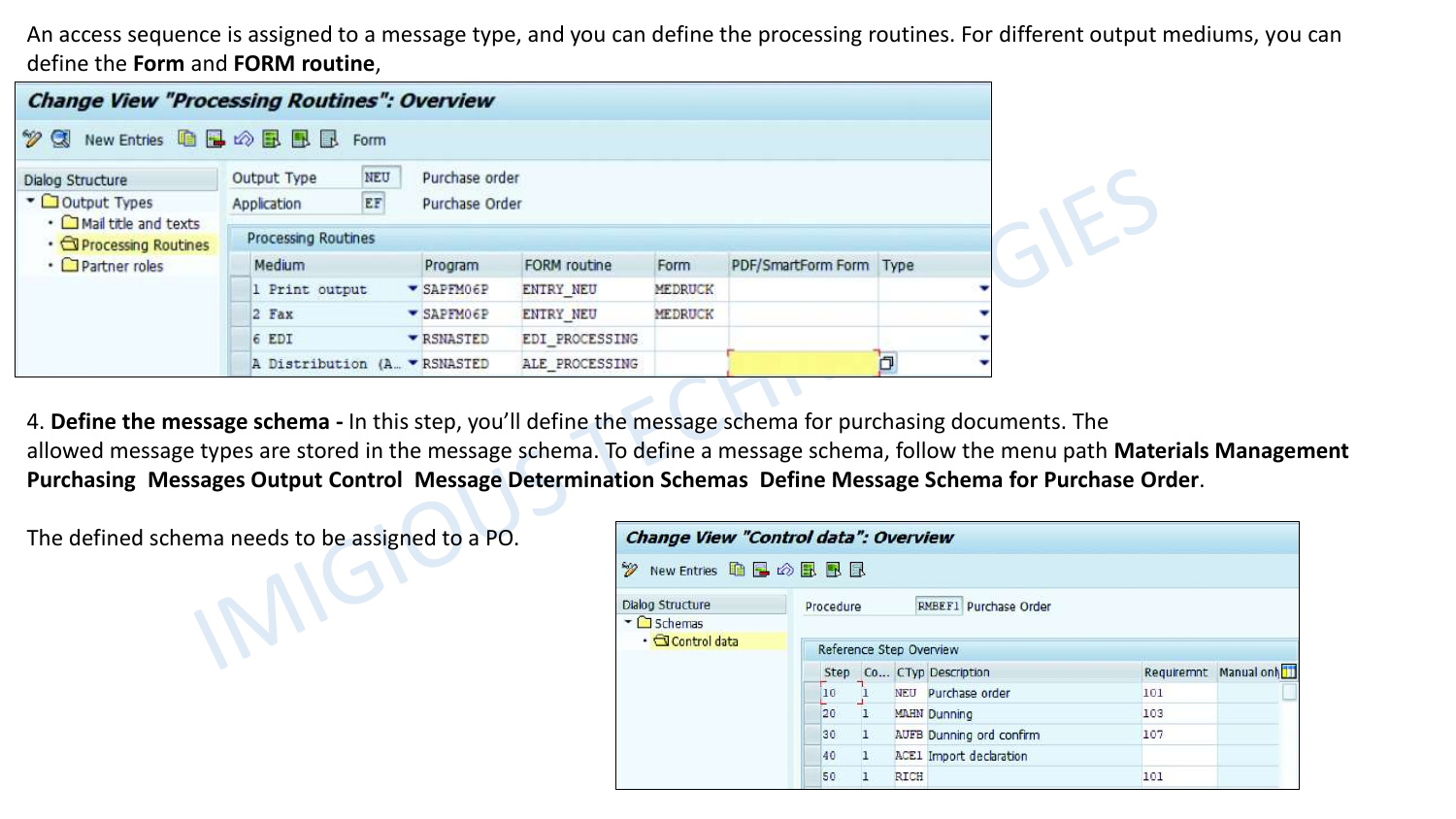**Define partner roles- Materials Management - Purchasing** -**Messages - Output Control-Partner Roles per Message Type - Define Partner Roles for Purchase Order** 

clicking on the **New Entries** button

|            |              |           |                    |                  |   | <b>Change View "Message Control: Messages By Partner Role": Overview</b> |                                                     |
|------------|--------------|-----------|--------------------|------------------|---|--------------------------------------------------------------------------|-----------------------------------------------------|
| V          |              |           | New Entries 中国の昆風国 |                  |   |                                                                          |                                                     |
| Out. M     |              |           | Funct Name         | Name             | 謂 |                                                                          | Message Schema by Partner Function                  |
| MAHN 2     |              | VN        | Dunning            | Supplier         |   |                                                                          |                                                     |
| MAHN 2     |              | DP        | Dunning            | Delivering plant |   |                                                                          |                                                     |
| NEU        |              | OA        | Purchase order     | Ordering address |   |                                                                          |                                                     |
| <b>NEU</b> |              | VN        | Purchase order     | Supplier         |   |                                                                          |                                                     |
| NEU        | -1           | DP        | Purchase order     | Delivering plant |   |                                                                          |                                                     |
| <b>NEU</b> | $\mathbf{2}$ | <b>OA</b> | Purchase order     | Ordering address |   |                                                                          |                                                     |
| NEU 2      |              | VN        | Trchase order      | Supplier         |   |                                                                          |                                                     |
| <b>NEU</b> | 2            | DP        | Purchase order     | Delivering plant |   |                                                                          |                                                     |
| NEU        | 6            | OA        | Purchase order     | Ordering address |   |                                                                          |                                                     |
| NEU        | 16           | <b>HR</b> | Purchase order     | Manufacturer     |   |                                                                          | <b>Change View "Printer for Messages": Overview</b> |
| NEU 6      |              | VN        | Purchase order     | Supplier         |   |                                                                          | $\mathscr{D} \otimes \mathbb{R}$ Ref                |

PGp

001

002

003

004

**P01** 

Description

Production

**MIS** 

Store

HR

Administration

Ħ

×

ODv

LP01

LP01

LP01

LP01

LP01

**Assign output devices to purchasing groups -** menu path **Materials Management** - **Purchasing** - **Messages Assign Output Devices to Purchasing Groups**. Assign the output device (such as a printer) to the purchasing group,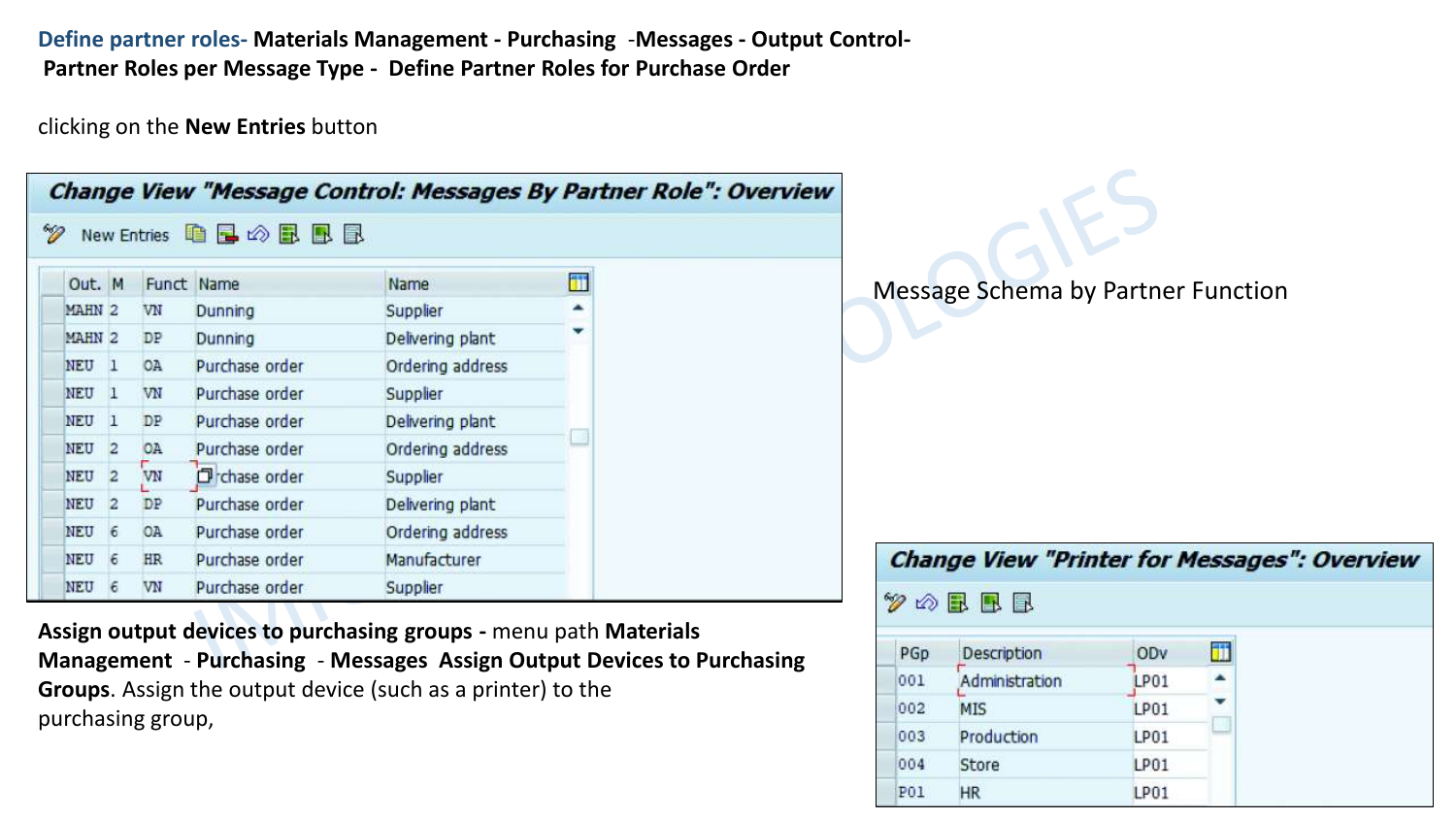**Maintaining Condition Records -** Condition records must be maintained for the condition tables configured for message determination. To define condition records, use Transaction **MN04** and select the key combination for which condition records should be maintained.

| <b>Create Output - Condition Records : Purchase Order</b>        |  |
|------------------------------------------------------------------|--|
| Key combination                                                  |  |
| Purchase order<br>NEU<br>Output Type                             |  |
| E Key Combination                                                |  |
| Purchasing Output Determination: Purch. Org./Vendor for EDI<br>÷ |  |
| . Purchasing Output Determination: Doc. Type/Purch.Org/Vendor    |  |
| Purchasing Output Determination: Document Type                   |  |
|                                                                  |  |

For the selected key combination, enter a condition record Fill in the Vendor (number), Partner function, Medium, and Date/Time fields. If the Partner field is left blank, the system will assign the ordering supplier to the output partner in the purchasing document. After you've maintained the condition records, the system will automatically determine the message condition in POs. Choose Communication and assign the Output device (the printer). (Printers are generally configured by your company's SAP NetWeaver team in the SAP system.) Save your settings.

| Purchasing Doc. Type   | <b>NB</b>               | <b>Purchase Requisition</b> |        |           |     |
|------------------------|-------------------------|-----------------------------|--------|-----------|-----|
| Purch. organization    | 1000                    | Central Procurement         |        |           |     |
|                        |                         |                             |        |           |     |
|                        |                         |                             |        |           |     |
| <b>Condition Recs.</b> |                         |                             |        |           |     |
| Vendor                 | Name                    | Funct Partner               | Medium | Date/Time | Lan |
| 50000000               | Roland Tank Filling  VN | 0050000000                  |        |           | EN  |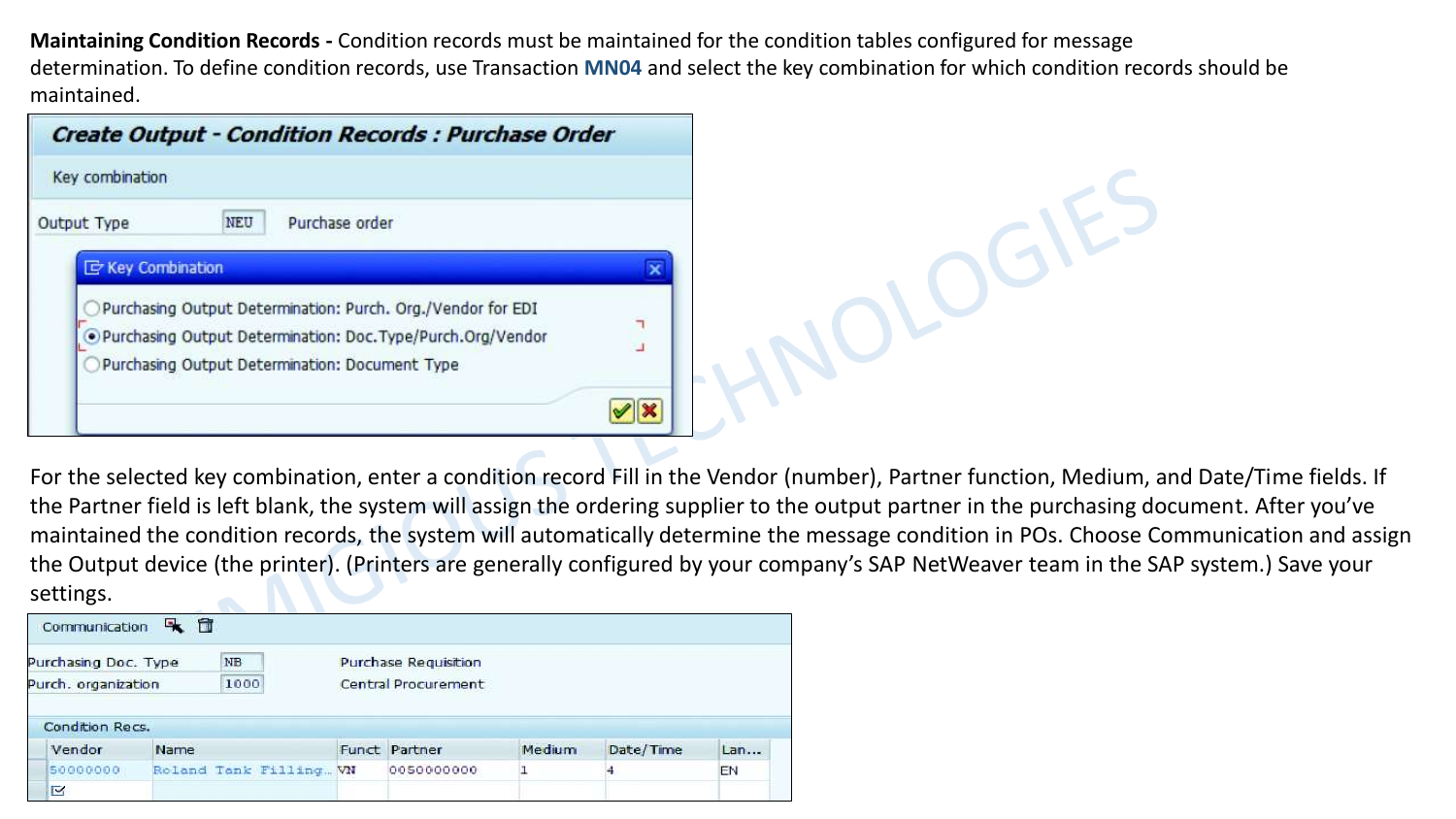#### **Creating a Purchase Order –**

click on the **Message** button, you'll see the message determined by the system The printer is determined from the purchase group. Changes to the print parameters can be made in a document. You can even get a repeat output (a reprint) of the purchase order after the original PO has been printed.

|               |                 | <b>Change Pur. Order:: Output</b>   |                 |                |              |                      |                      |               |
|---------------|-----------------|-------------------------------------|-----------------|----------------|--------------|----------------------|----------------------|---------------|
|               |                 | <b>B</b> □ □ © Communication method |                 | Processing log | Further data | Repeat output        |                      | Change output |
|               |                 | Pur. Order 4500000221               |                 |                |              |                      |                      |               |
| <b>Output</b> |                 |                                     |                 |                |              |                      |                      |               |
|               |                 | Status Outp Description             | Medium          | Fu Partner     |              | La C Processing Time |                      |               |
|               | <b>OAO MAHN</b> | Dunning                             | 1 Print out. VN | 50000000       | EN           |                      | $00:00:$ $\triangle$ |               |
|               | <b>CCO</b> NEU  | Purchase ord 1 Print out  ▼ VN      |                 | 50000000       | EN           | 10.06.2018 01:57:    |                      |               |
|               |                 |                                     |                 |                |              |                      |                      |               |

The message that you've created can be viewed. If the message can be processed, its status is green. By selecting the **Processing log** button, a purchasing user can view any error or warning messages that prevent the document from being processed. The print preview and the PO layout is based on a standard SAP-delivered script.

Transaction **ME9A** and, on the initial screen that appears, enter the relevant output parameters such as purchase order document numbers, plants, purchasing organizations, and suppliers and click **Execute** 

At this point, we've completed all the steps for messages and output determination.

The next section covers pricing procedures.

| <b>Message Output</b>           |                                                                               |
|---------------------------------|-------------------------------------------------------------------------------|
| <b>N 4 &gt; N A FER B F G H</b> | Output Message<br>Display Message<br>Message Details<br><b>Trial Printout</b> |
| Purch.Doc. Vendor               | Name 1<br>PGr Doc. Date                                                       |
| Msg. Lng Partner                | Role Created On Time<br>Output Device<br>Time N User Name                     |
| 4500000221 50000000             | 004 10.06.2018<br>Roland Tank Filling Services                                |
|                                 | WEU EN 50000000 LF 10.06.2018 01:56:05 4<br>LP01                              |